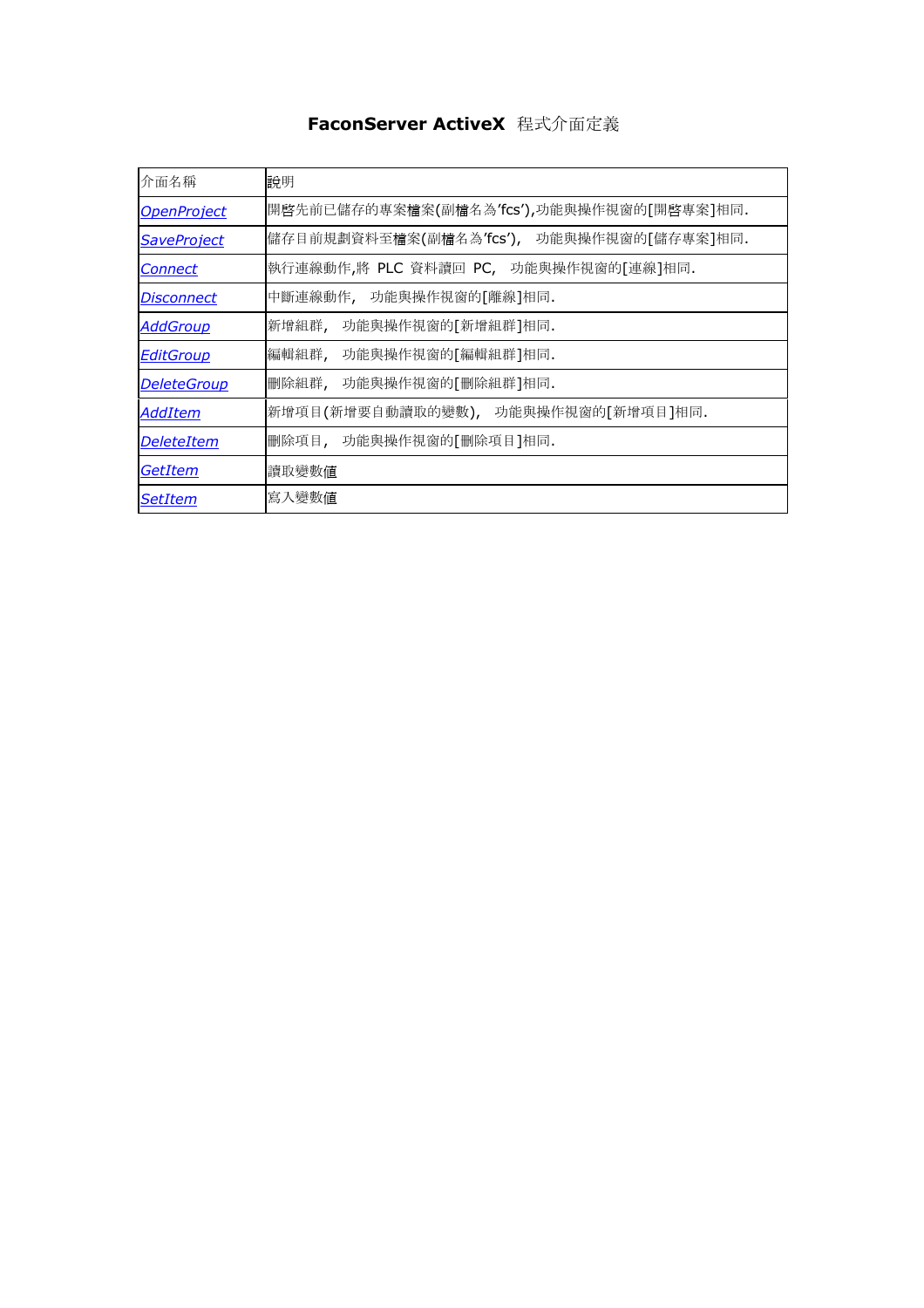## **OpenProject**

執行開啟專案的動作,開啟已存在編輯完成的專案檔案,搭配 Connect 函式,FaconServer 會依照專案內所 設定的連線裝置,控制器,組群及項目,作資料讀取或寫入的服務.

HRESULT \_stdcall OpenProject( BSTR *filename* //專案檔案名稱 );

參數

*filename*

[In] 欲開啟專案的檔案名稱.

傳回值

如果函式完成,會傳回 S\_OK

如果函式失敗,會傳回

S\_FALSE. 備註

FaconServer 在讀取 PLC 資料前,必須先建立專案檔案.

相關函式

SaveProject, Connect, Disconnect.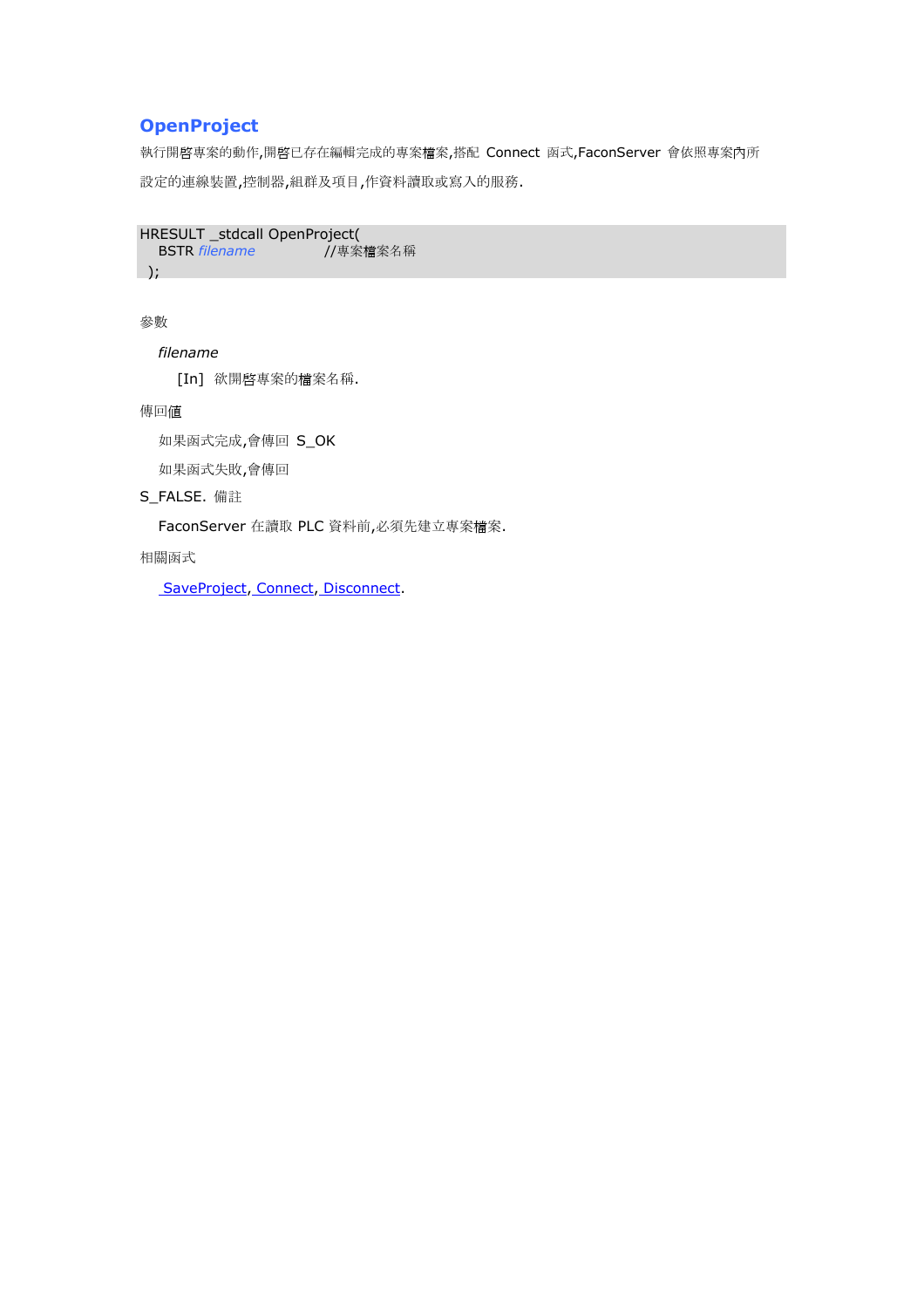## **SaveProject**

執行儲存專案的動作,將已開啓的專案儲存至檔案.

HRESULT \_stdcall SaveProject( BSTR *filename* //專案檔案名稱 );

參數

*filename*

[In] 欲儲存專案的檔案名稱.

傳回值

如果函式完成,會傳回 S\_OK

如果函式失敗,會傳回 S\_FALSE.

備註

儲存專案前,必須先開新專案或開啟專案.

相關函式

OpenProject, Connect, Disconnect.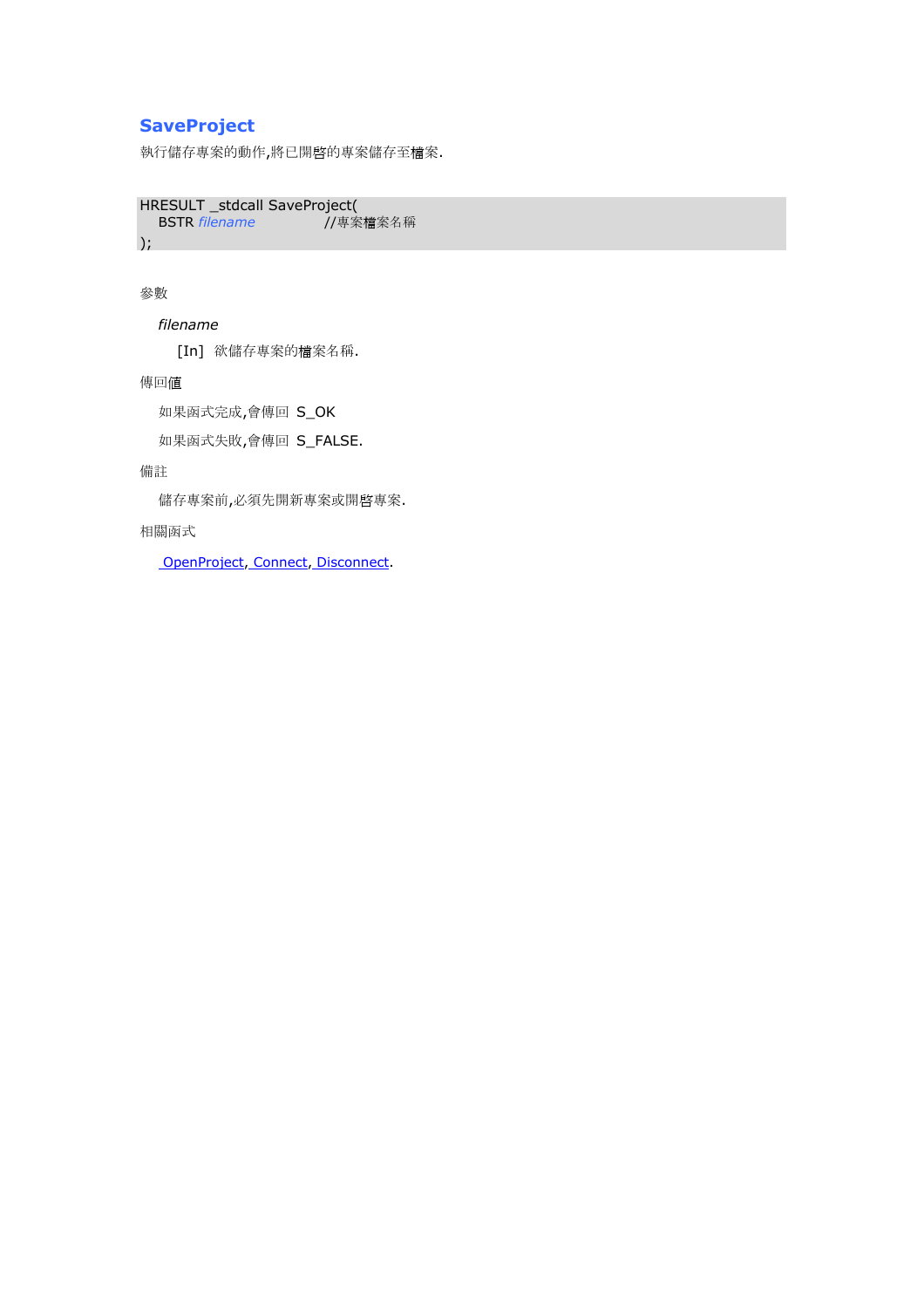## **Connect**

執行連線的動作,開始做資料讀取或寫入的服務.

HRESULT \_stdcall Connect();

### 參數

無

傳回值

如果函式完成,會傳回 S\_OK 如 果函式失敗,會傳回 S\_FALSE.

備註

FaconServer 在連線之前,必須先建立專案檔案.

### 相關函式

OpenProject, SaveProject, Disconnect.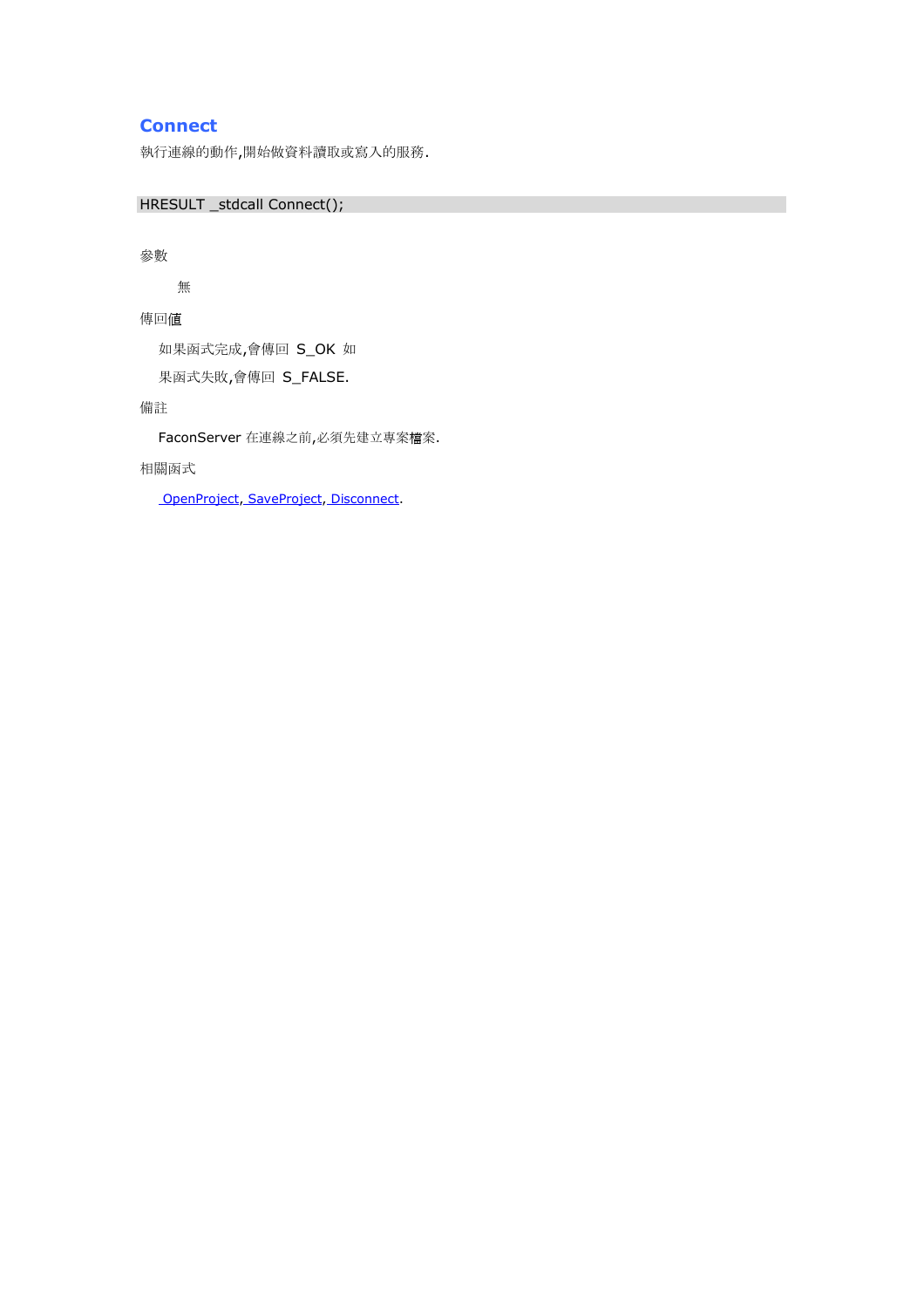## **Disconnect**

執行離線的動作,停止做資料讀取或寫入的服務.

HRESULT \_stdcall Disconnect();

參數

無

傳回值

如果函式完成,會傳回 S\_OK 如

果函式失敗,會傳回 S\_FALSE.

備註

FaconServer 必須在連線的狀態下,才能執行離線動作.

相關函式

OpenProject, SaveProject, Connect.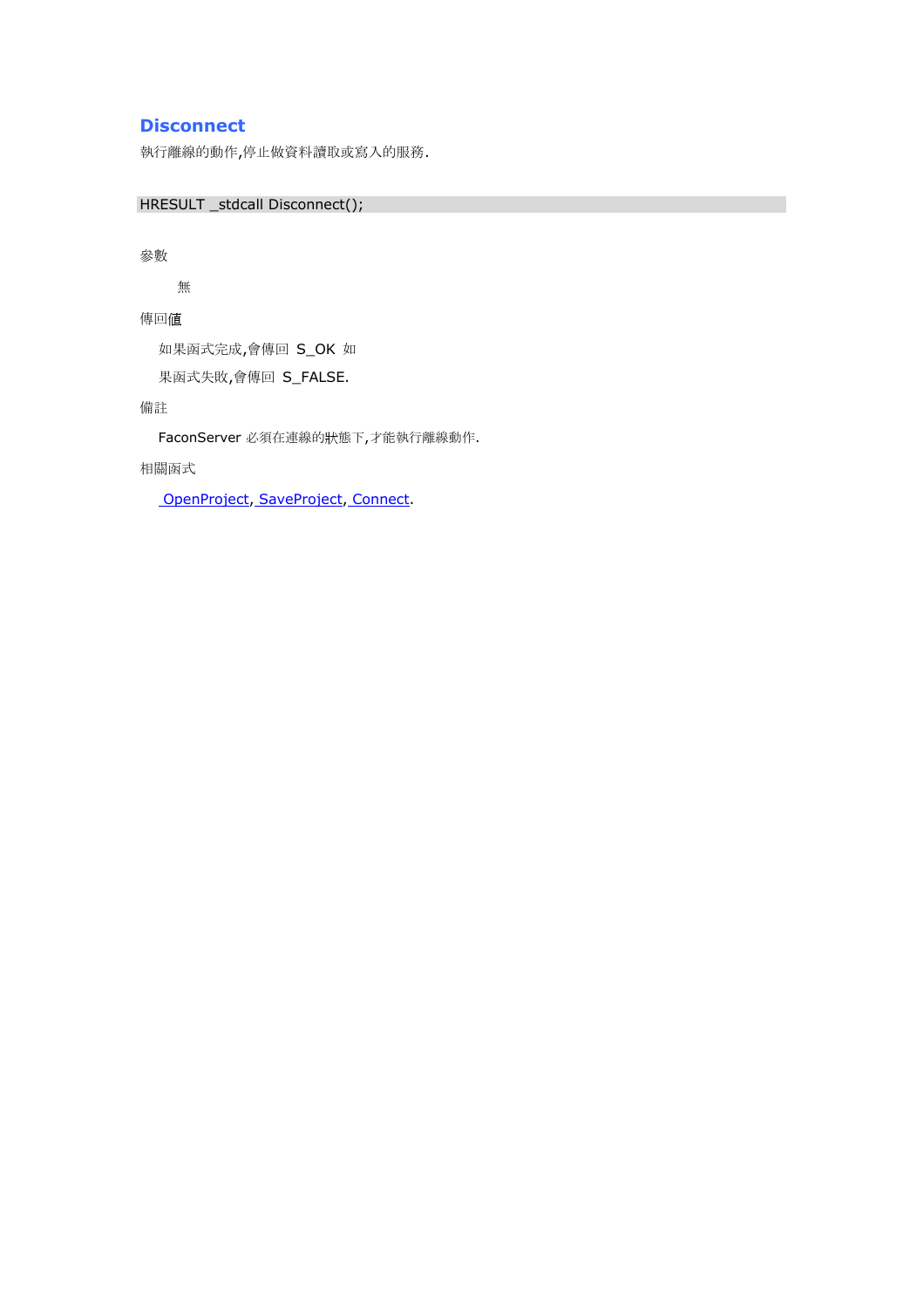### **AddGroup**

執行新增組群的動作,新增加一個組群,方便管理讀取變數項目.

```
HRESULT _stdcall AddGroup(
```

| BSTR <i>path</i> ,     | //新增組群在專案中,所在的路徑 |
|------------------------|------------------|
| <b>BSTR</b> groupname, | //組群的名稱          |
| byte <i>priority</i>   | //組群更新速度的優先權     |
| byte enabled           | //組群更新動作致能或除能    |
| $\Box$ :               |                  |

參數

### *path*

[In] 欲新增組群的路徑.

### *groupname*

[In] 欲新增組群的名稱.

#### *priority*

- [In] 欲新增組群的更新速度的優先權.
- 0 表示優先權為最高,1 表示優先權為中等,2 表示優先權為最低.

#### *enabled*

- [In] 欲新增組群的致能旗標.
- 0 表示除能,1 表示致能.

#### 傳回值

```
如果函式完成,會傳回 S_OK
```

```
如果函式失敗,會傳回 S_FALSE.
```
#### 備註

組群路徑表示:當要新增"Group1"組群到連線裝置[Channel0]及控制器[Station1]時,組群路徑等於

"Channel0.Station1", 連線裝置名稱與控制器名稱中間加入逗號.

### 相關函式

OpenProject, SaveProject, EditGroup, DeleteGroup, AddItem, DeleteItem.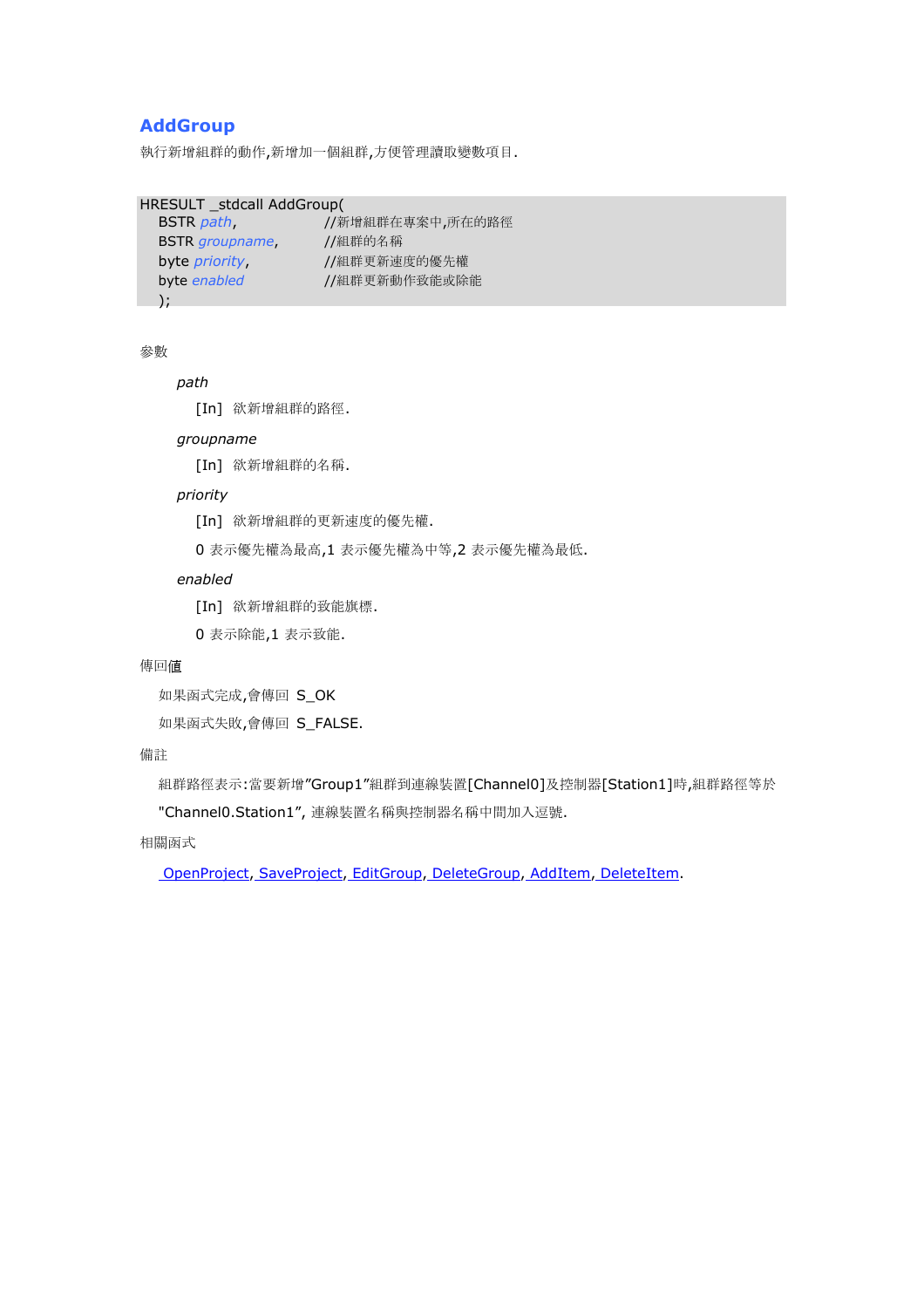### **EditGroup**

執行編輯組群的動作,編輯組群屬性,方便管理讀取變數更新速度.

```
HRESULT _stdcall EditGroup(
```

| BSTR <i>path</i> ,     | //編輯組群在專案中,所在的路徑 |
|------------------------|------------------|
| <b>BSTR</b> groupname, | //編輯組群的名稱        |
| byte <i>priority</i> , | //編輯組群更新速度的優先權   |
| byte enabled           | //編輯組群更新動作致能或除能  |
|                        |                  |

);

```
參數
```
#### *path*

[In] 欲編輯組群的路徑.

### *groupname*

[In] 欲編輯組群的名稱.

#### *priority*

- [In] 欲編輯組群的更新速度的優先權.
- 0 表示優先權為最高,1 表示優先權為中等,2 表示優先權為最低.

#### *enabled*

- [In] 欲編輯組群的致能旗標.
- 0 表示除能,1 表示致能.

#### 傳回值

```
如果函式完成,會傳回 S_OK
```
如果函式失敗,會傳回 S\_FALSE.

### 備註

組群路徑表示:當要編輯連線裝置[Channel0]及控制器[Station1]及組群["Group1"]時,組群路徑等

於"Channel0.Station1", 連線裝置名稱與控制器名稱中間加入逗號.

### 相關函式

OpenProject, SaveProject, AddGroup, DeleteGroup, AddItem, DeleteItem.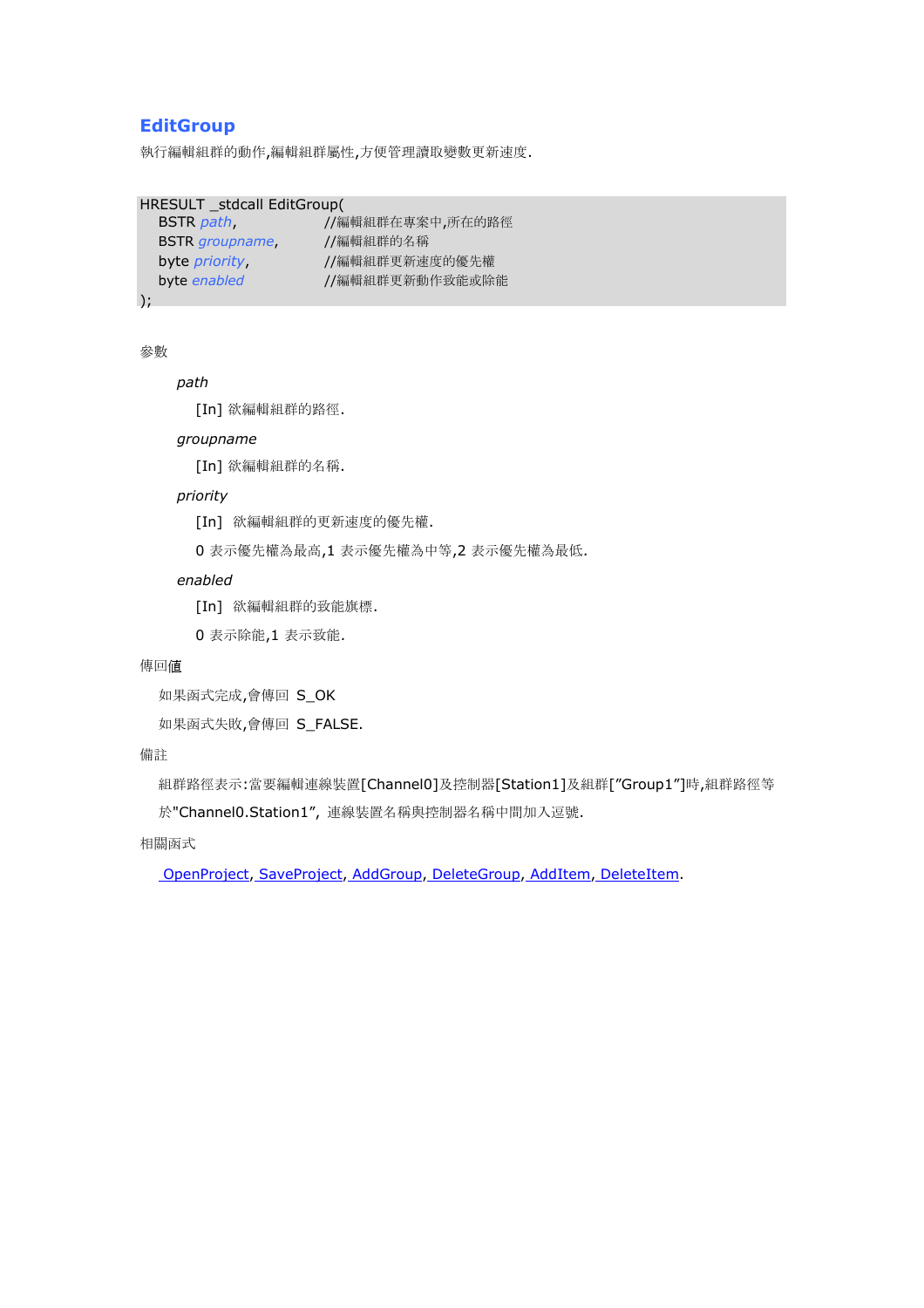### **DeleteGroup**

執行刪除組群的動作,將不再使用的組群刪除,方便組群管理.

HRESULT \_stdcall DeleteGroup(

BSTR *path*, //刪除組群在專案中,所在的路徑 BSTR *groupname*, //刪除組群的名稱

);

### 參數

*path*

[In] 欲刪除組群的路徑.

#### *groupname*

[In] 欲刪除組群的名稱.

傳回值

如果函式完成,會傳回 S\_OK

如果函式失敗,會傳回 S\_FALSE.

### 備註

執行刪除組群時, 組群內部所有的變數項目,也會一併刪除.

組群路徑表示:當要刪除連線裝置[Channel0]及控制器[Station1]及組群["Group1"]時,組群路徑等

於"Channel0.Station1", 連線裝置名稱與控制器名稱中間加入逗號.

相關函式

OpenProject, SaveProject, AddGroup, EditGroup, AddItem, DeleteItem.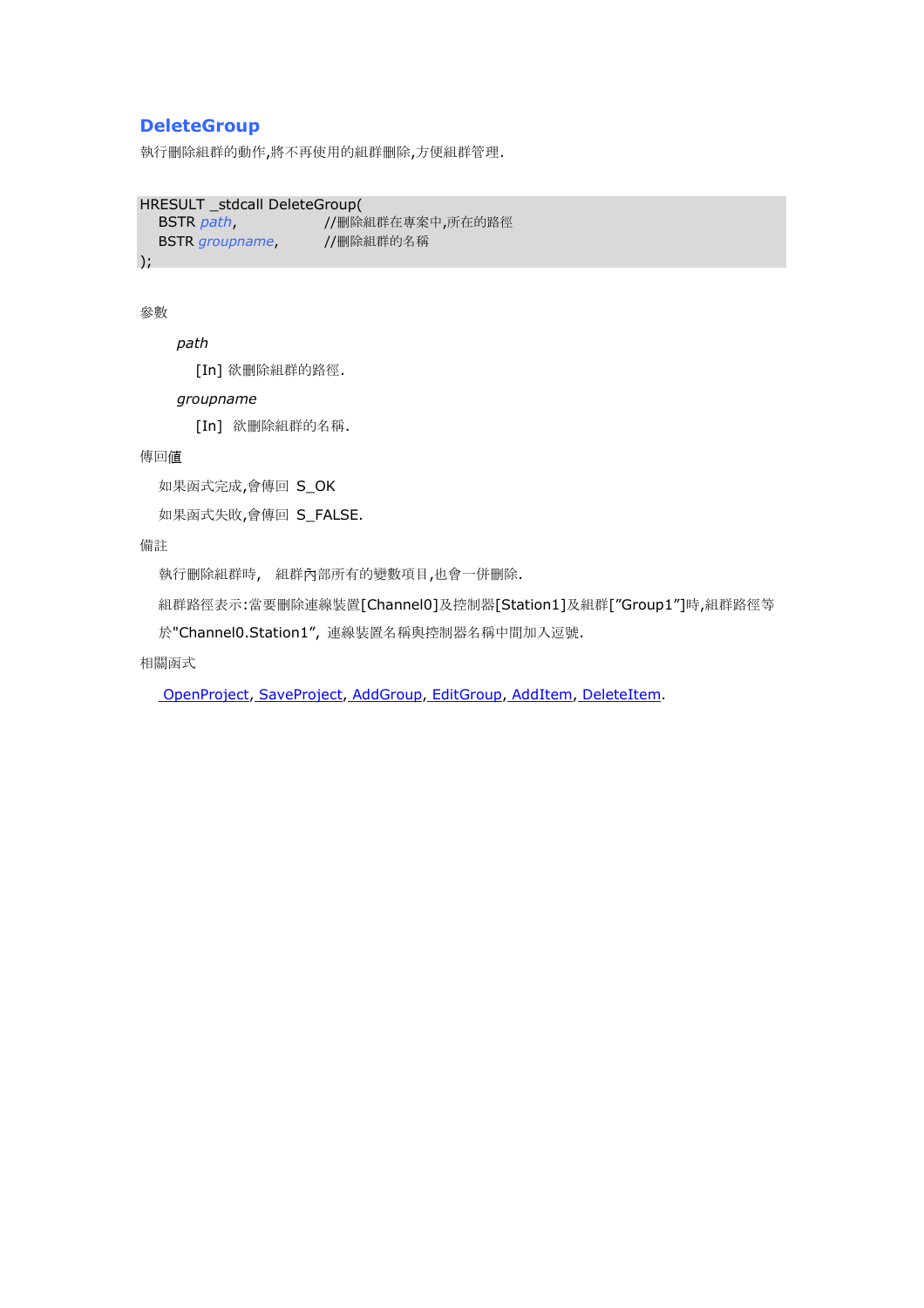### **AddItem**

執行新增項目的動作,將需要讀取的變數項目加入組群.

```
HRESULT _stdcall AddItem(
```
BSTR *path*, //新增項目在專案中,所在的路徑 BSTR *itemname*, //新增項目的變數名稱

 $)$ ;

### 參數

*path*

[In] 欲新增項目的路徑.

#### *itemname*

[In] 欲新增項目的變數名稱.

傳回值

如果函式完成,會傳回 S\_OK

如果函式失敗,會傳回 S\_FALSE.

備註 項目路徑表示:當要新增"R0"變數項目到連線裝置[Channel0]及控制器[Station1]及組群

["Group1"] 時,項目路徑等於"Channel0.Station1.Group1", 各階層名稱中間加入逗號.

新增項目名稱可以單一項目或複合項目,例如"R0"或"R0,R2,M0-

M7". 相關函式

AddGroup, EditGroup, DeleteGroup, DeleteItem.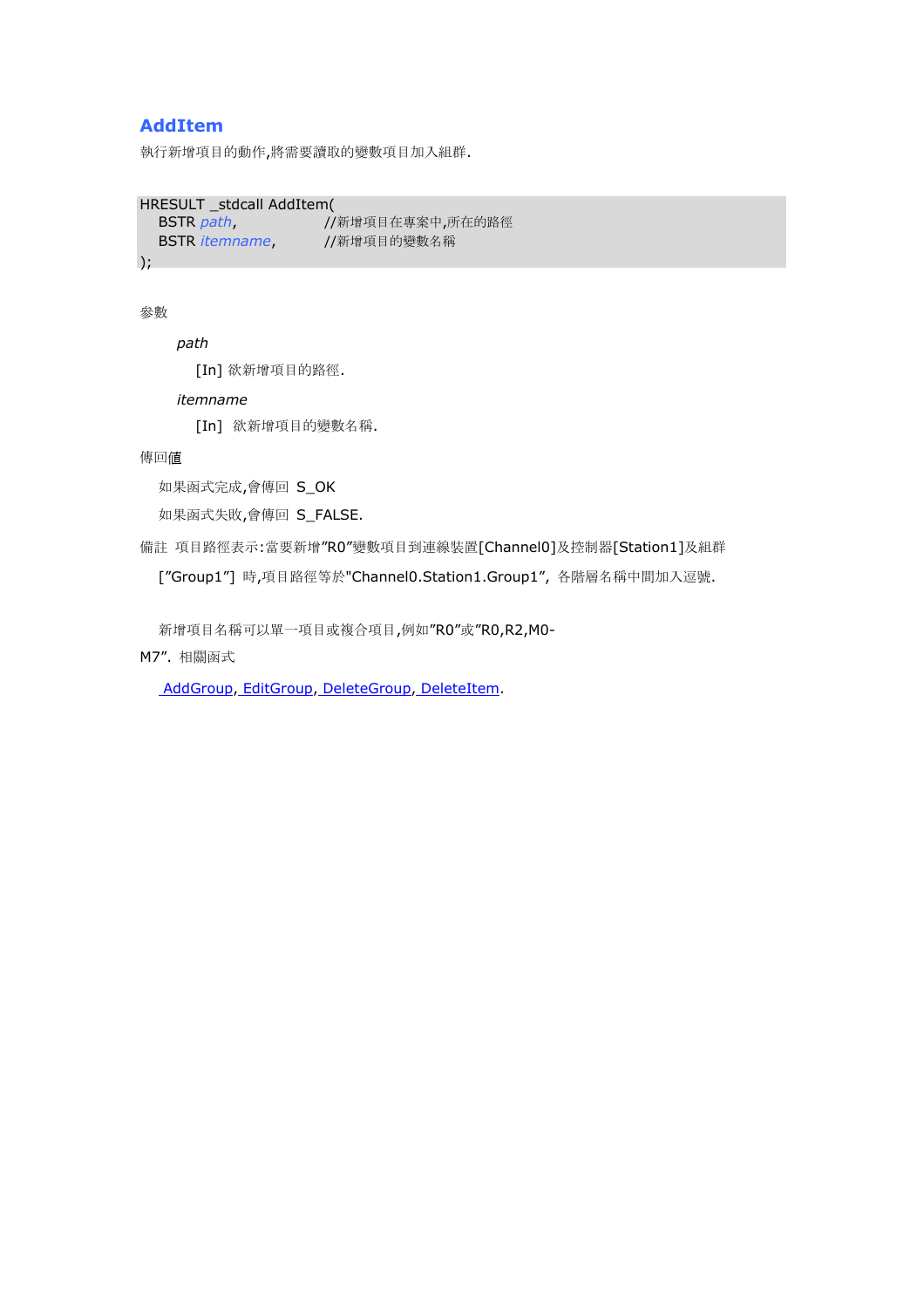### **DeleteItem**

執行刪除項目的動作,將不需要的變數項目從組群移出.

HRESULT \_stdcall DeleteItem(

BSTR *path*, //刪除項目在專案中,所在的路徑 BSTR *itemname*, //刪除項目的變數名稱

 $)$ ;

### 參數

*path*

[In] 欲刪除項目的路徑.

#### *itemname*

[In] 欲刪除項目的變數名稱.

#### 傳回值

如果函式完成,會傳回 S\_OK

如果函式失敗,會傳回 S\_FALSE.

### 備註

項目路徑表示:當要刪除在連線裝置[Channel0]及控制器[Station1]及組群["Group1"]內"R0"變數

項目時,項目路徑等於"Channel0.Station1.Group1", 各階層名稱中間加入逗號.

相關函式

AddGroup, EditGroup, DeleteGroup, AddItem.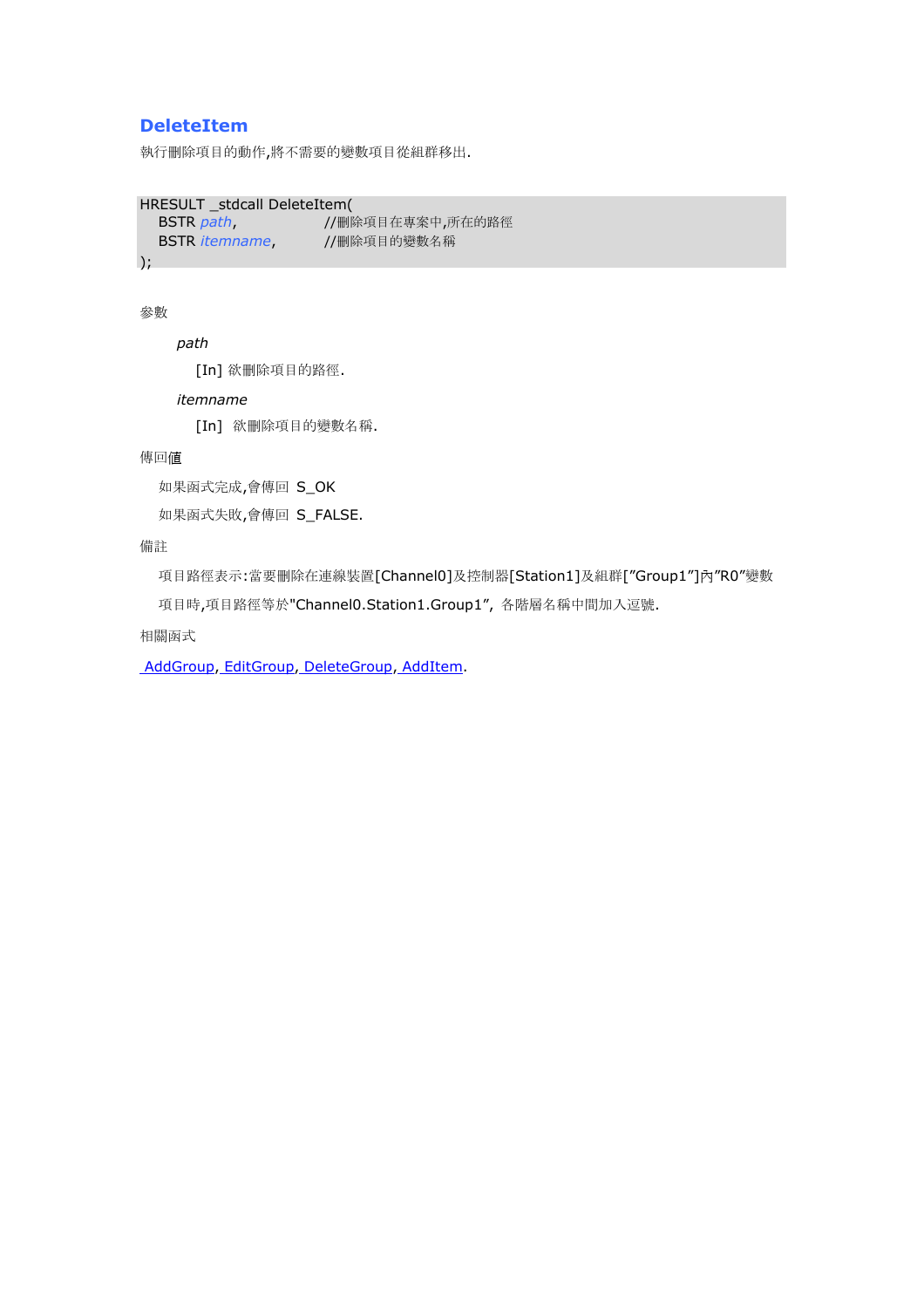### **GetItem**

執行讀取項目的動作,直接讀取變數值.

```
HRESULT _stdcall GetItem(
```

```
BSTR path, <br>
//讀取項目在專案中,所在的路徑
BSTR itemname, //讀取項目的變數名稱
VARIANT* value //讀取項目的變數存放位置
```
);

### 參數

*path*

[In] 欲讀取項目的路徑.

#### *itemname*

[In] 欲讀取項目的變數名稱.

*value*

[out, retval] 欲讀取項目的變數所存放位置

傳回值

如果函式完成,會傳回 S\_OK 如

果函式失敗,會傳回 S\_FALSE.

備註

項目路徑表示:當要讀取在連線裝置[Channel0]及控制器[Station1]及組群["Group1"]內"R0"變數

項目時,項目路徑等於"Channel0.Station1.Group1", 各階層名稱中間加入逗號.

相關函式

AddItem, DeleteItem, SetItem.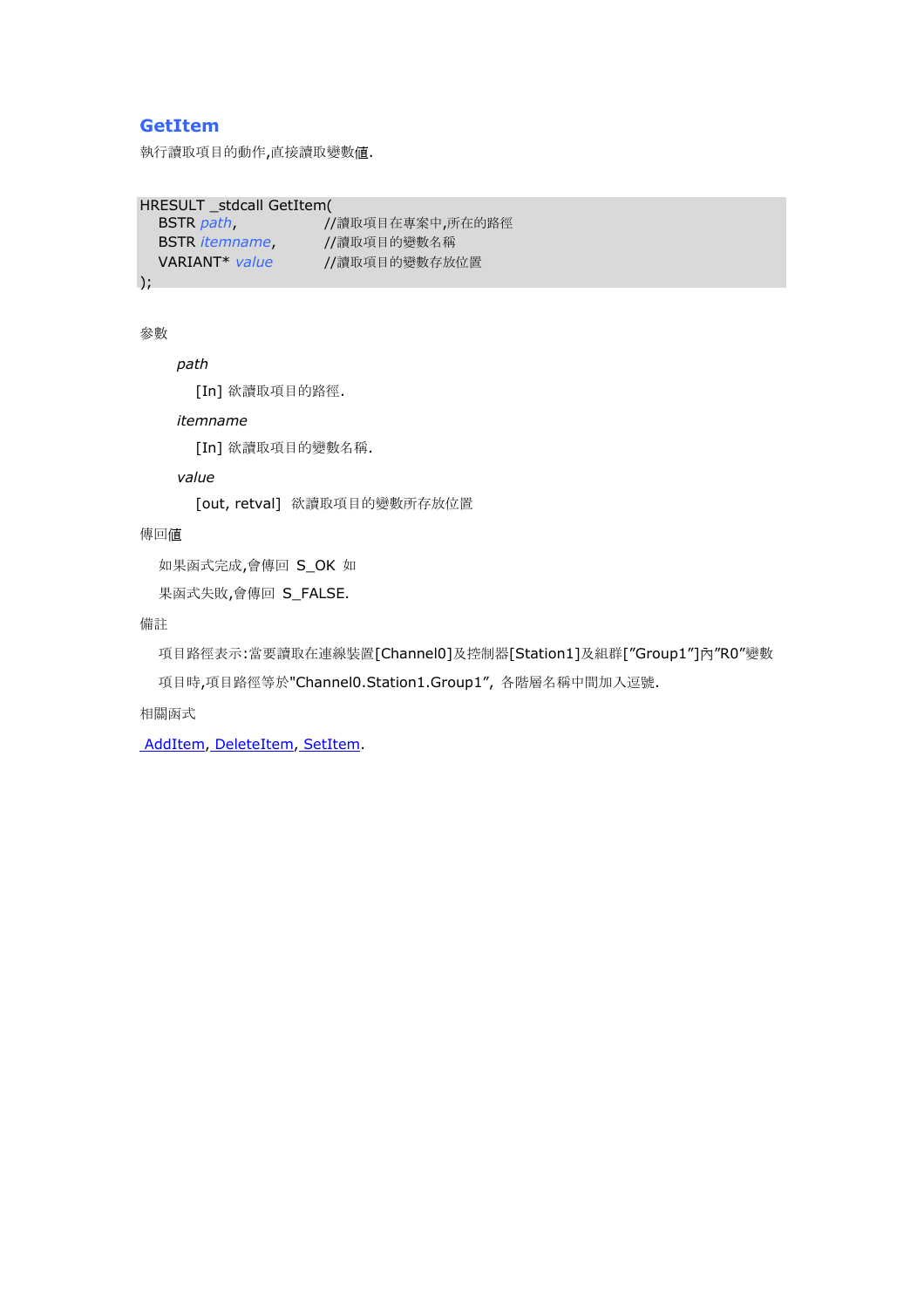### **SetItem**

執行寫入項目的動作,直接寫入變數值.

```
HRESULT _stdcall GetItem(
```

```
BSTR path, //寫入項目在專案中,所在的路徑
BSTR itemname, //寫入項目變數的名稱
BSTR value //寫入項目變數的資料
```
);

### 參數

```
path
```
[In] 欲寫入項目的路徑.

#### *itemname*

[In] 欲寫入項目的變數名稱.

*value*

[In] 欲寫入項目變數的資料

傳回值

如果函式完成,會傳回 S\_OK

如果函式失敗,會傳回 S\_FALSE.

備註

項目路徑表示:當要寫入在連線裝置[Channel0]及控制器[Station1]及組群["Group1"]內"R0"變數

項目時,項目路徑等於"Channel0.Station1.Group1", 各階層名稱中間加入逗號.

相關函式

AddItem, DeleteItem, GetItem.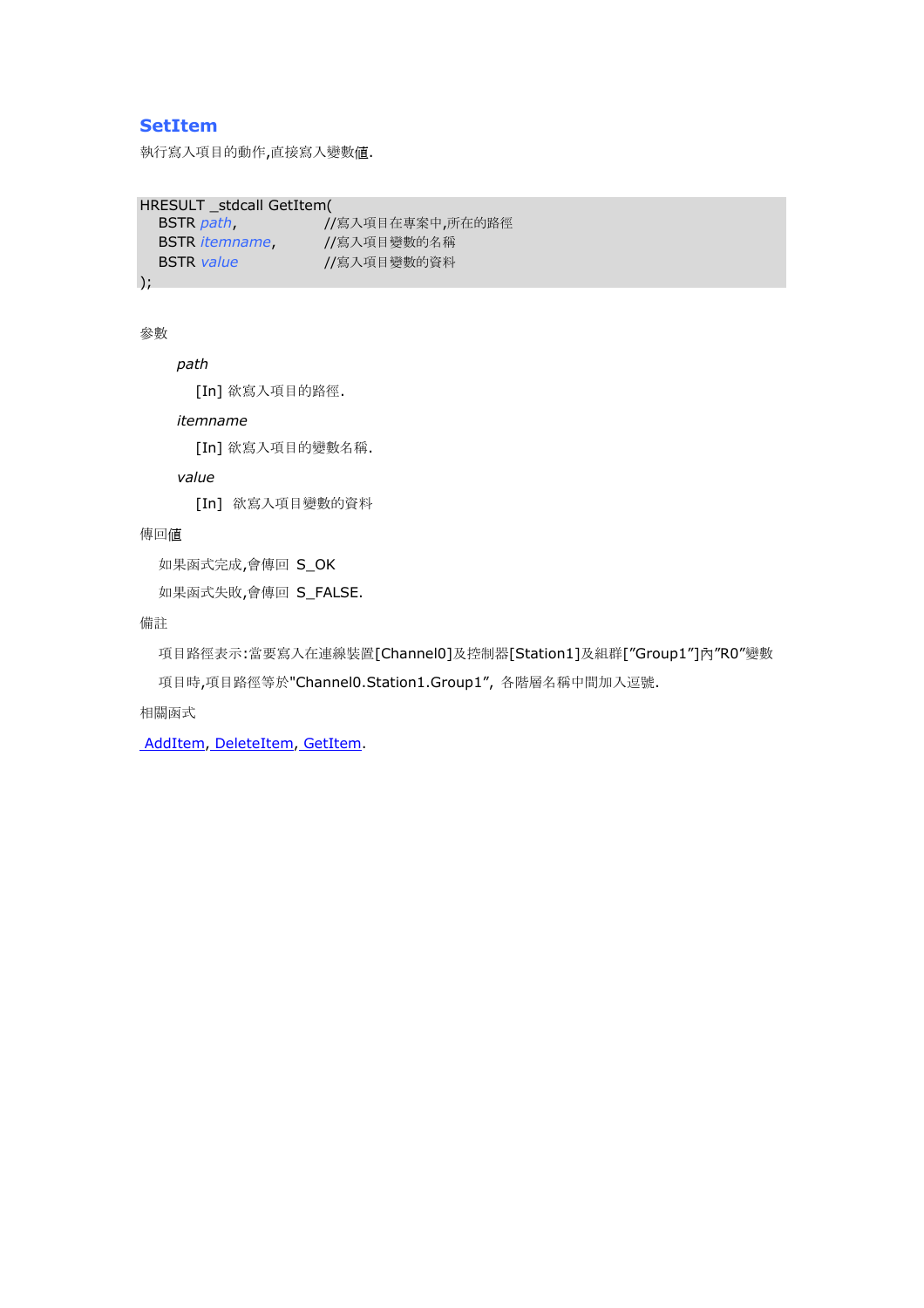附錄一.

VB 範例

說明: 程式啟動時,自動啟動FaconServer ActiveX Server,並載入已完成設定的檔案(D:\Demo.fcs)後,並執行 連線動作. 連線時,設定一個定時器固定一段時間讀取 R0 的資料顯示在程式的標題. 程式結束時,程式會自動關閉並釋放 FaconServer ActiveX Server. Dim server As Object '定義 FaconServer 物件 Private Sub *Form\_Load*() Set server = CreateObject("FaconSvr.FaconServer") '建立 FaconServer 物件 server.OpenProject ("D:\DEMO.fcs") '開啓已編輯完成專案檔案(D:\Demo.fcs) ConnectBtn\_Click End Sub Private Sub *ConnectBtn\_Click*() 'FaconServer 執行連線動作,將 PLC 資料讀回 PC Timer1.Enabled = True '設定顯示變數計時器 End Sub Private Sub *DisconnectBtn\_Click*() Timer1.Enabled = False **The tell of the Set of the Timer1.Enabled = False** server.Disconnect **the contract of the server** 'FaconServer 停止連線動作 End Sub Private Sub *Timer1\_Timer*() Label1.Caption = server.GetItem("Channel0.Station0.Group0", "R0") | '讀取變數 R0 數值 If server.GetItem("Channel0.Station0.Group0", "M1922") > 0 Then '讀取接點 M1922 數值 Shape1.FillColor = &HFF& Else Shape1.FillColor = &HFF00& End If End Sub Private Sub *AddGroup\_Click*()  $a = server.AddGroup("Channel0.Station0", "Group1", 0, 1)$ '新增 Channel0.Station0 的 Group1 群組 優先權:高 致能 a = server.AddItem("Channel0.Station0.Group1", "R0-R10") '新增 Channel0.Station0.Group1 項目 R0 到 R10. End Sub Private Sub *DeleteGroup\_Click*() a = server.DeleteGroup("Channel0.Station0", "Group1") '刪除 Channel0.Station0 的 Group1 群組 End Sub Private Sub *AddItem\_Click*()  $a = server.AddItem("Channel0.Station0.Group0", "R1-R5,R8,M1922")$ '新增 Channel0.Station0.Group1 項目 R1 到 R5 及 R8,M1922. End Sub Private Sub *DeleteItem\_Click*() a = server.DeleteItem("Channel0.Station0.Group0", "R1") '刪除 Channel0.Station0.Group1 項目 R1. End Sub Private Sub *ItemWrite\_Click*() a = server.SetItem("Channel0.Station0.Group0", "R0", 100) '將變數 R0 寫入數值 100 End Sub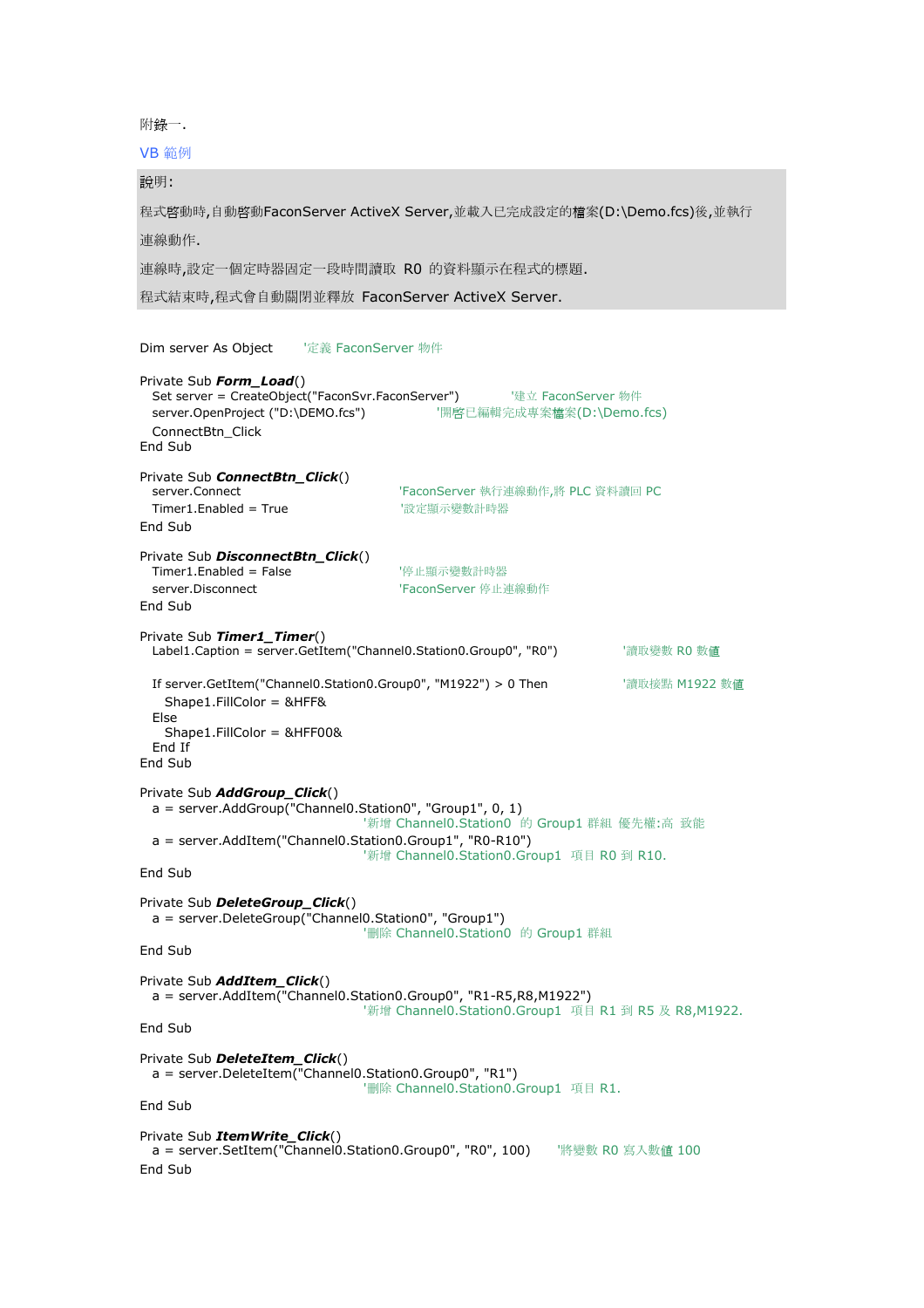```
附錄二.
IDL 定義
[
  uuid(39EC6DB2-DE51-4843-8629-
  5BA95C57C192), version(1.0),
  helpstring("FaconSvr Library")
]
library FaconSvr
{
  importlib("stdole2.tlb"); 
  importlib("stdvcl40.dll");
  \Gammauuid(E33C7B53-90BB-41E9-88E5-
    3DD8D485E95B), version(1.18),
   helpstring("Dispatch interface for FaconServer 
   Object"), dual,
   oleautomation
  ]
  interface IFaconServer: IDispatch
  {
    \sqrt{ }id(0x00000001)
   ]
   HRESULT _stdcall OpenProject([in] BSTR filename );
    [
   id(0x00000002)
   ]
   HRESULT _stdcall SaveProject([in] BSTR filename );
    [
   id(0x00000003)
   ]
   HRESULT _stdcall Connect( void );
   \perpid(0x00000004)
   ]
   HRESULT _stdcall Disconnect( void );
    [
   id(0x00000005)
    ]
   HRESULT _stdcall AddGroup([in] BSTR path, [in] BSTR groupname, [in] byte priority, [in] 
byte enabled );
    [
    id(0x00000006)
   ]
   HRESULT _stdcall EditGroup([in] BSTR path, [in] BSTR groupname, [in] byte priority, [in] 
byte enabled );
    [
   id(0x00000007)
    ]
   HRESULT stdcall DeleteGroup([in] BSTR path, [in] BSTR groupname );
    [
   id(0x00000008)
   ]
   HRESULT _stdcall AddItem([in] BSTR path, [in] BSTR itemname );
   \overline{\phantom{a}}id(0x00000009)
   ]
   HRESULT _stdcall DeleteItem([in] BSTR path, [in] BSTR itemname);
    [
   id(0x0000000A)
   ]
   HRESULT _stdcall GetItem([in] BSTR path, [in] BSTR itemname, [out, retval] VARIANT * value );
   \lceilid(0x0000000B)
    ]
   HRESULT _stdcall SetItem([in] BSTR path, [in] BSTR itemname, [in] BSTR 
  value ); };
```